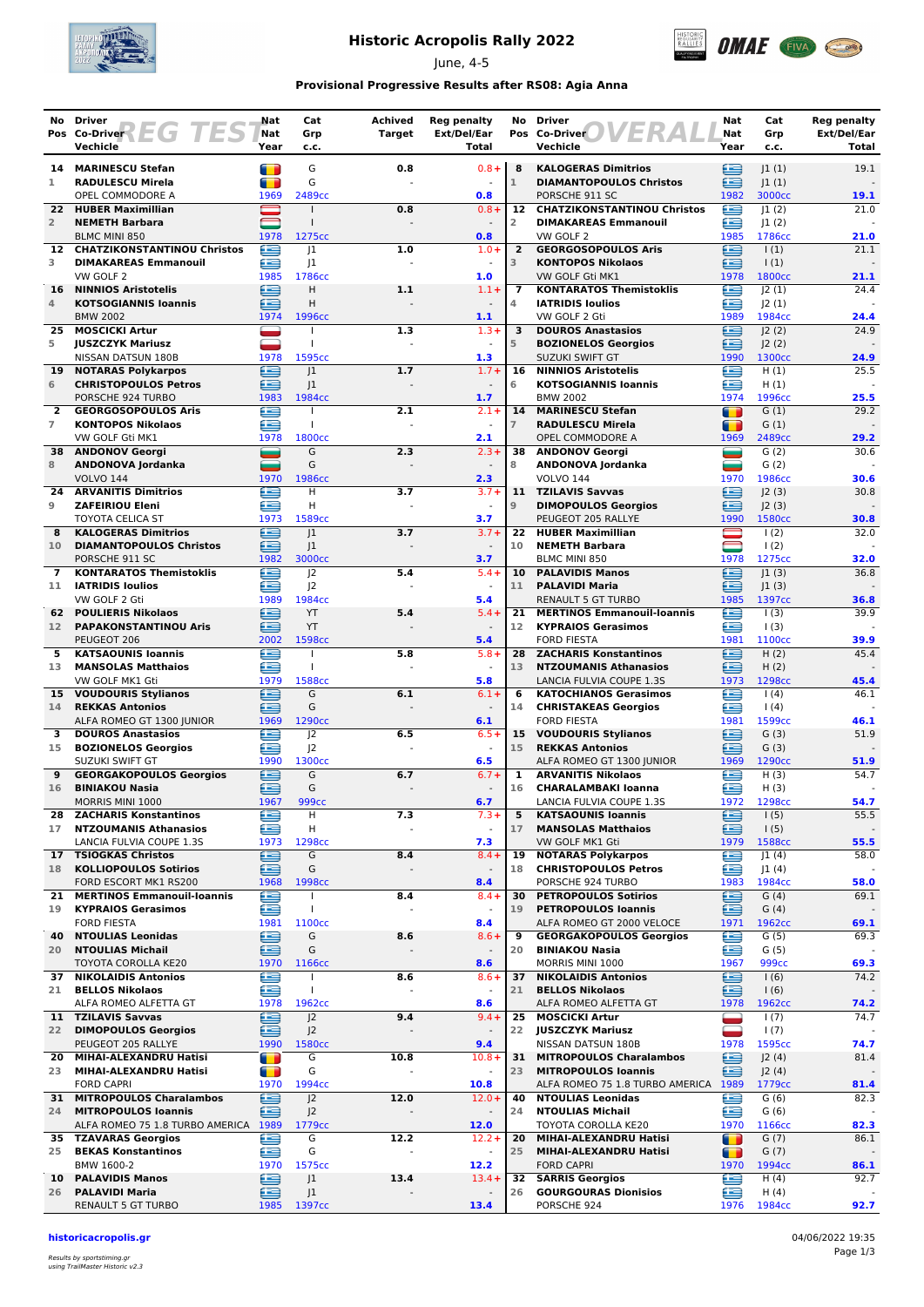

# **Historic Acropolis Rally 2022**

June, 4-5



## **Provisional Progressive Results after RS08: Agia Anna**

| No.      | <b>Driver</b><br>Pos Co-Driver $E$ $\overline{G}$ $\overline{I}$ | Nat<br>Nat | Cat<br>Grp                           | <b>Achived</b><br><b>Target</b> | <b>Reg penalty</b><br>Ext/Del/Ear | No       | <b>Driver</b><br>ER<br>Pos Co-Driver                       | Nat<br>Nat | Cat<br>Grp            | <b>Reg penalty</b><br>Ext/Del/Ear |
|----------|------------------------------------------------------------------|------------|--------------------------------------|---------------------------------|-----------------------------------|----------|------------------------------------------------------------|------------|-----------------------|-----------------------------------|
|          | Vechicle                                                         | Year       | c.c.                                 |                                 | <b>Total</b>                      |          | Vechicle                                                   | Year       | c.c.                  | Total                             |
| 6        | <b>KATOCHIANOS Gerasimos</b>                                     | ≘          | $\mathbf{I}$                         | 14.2                            | $14.2 +$                          | 51       | <b>PITARAKIS Andreas</b>                                   | £          | YT(1)                 | 115.0                             |
| 27       | <b>CHRISTAKEAS Georgios</b>                                      | œ          | $\mathbf{I}$                         |                                 |                                   | 27       | <b>MELANITIS lakovos</b>                                   | £          | YT(1)                 |                                   |
|          | <b>FORD FIESTA</b>                                               | 1981<br>£  | 1599cc<br>G                          |                                 | 14.2<br>$14.3+$                   |          | FORD ESCORT RS2000                                         | 1994<br>£  | 1988cc                | 115.0<br>154.1                    |
| 47<br>28 | <b>ANTONOPOULOS Aris</b><br><b>CHEIRDARIS Alexandros</b>         | œ          | G                                    | 14.3                            |                                   | 47<br>28 | <b>ANTONOPOULOS Aris</b><br><b>CHEIRDARIS Alexandros</b>   | œ          | G(8)<br>G(8)          |                                   |
|          | <b>MG B ROADSTER</b>                                             | 1969       | 1798cc                               |                                 | 14.3                              |          | <b>MG B ROADSTER</b>                                       | 1969       | 1798cc                | 154.1                             |
| 43       | <b>VLACHOS Christos</b>                                          | œ          | E                                    | 15.6                            | $15.6+$                           | 57       | <b>MORAITIS Nikolaos</b>                                   | 鱼          | 1(8)                  | 171.2                             |
| 29       | PETROPOULOU Effrosyni<br>ALFA ROMEO GIULIETTA 750 SPIDER         | æ<br>1960  | E<br>1290 <sub>cc</sub>              |                                 | $\omega$<br>15.6                  | 29       | <b>CHATZIKONSTANTINOU loannis</b><br>LADA BA3 2101         | œ<br>1979  | $\vert$ (8)<br>1198cc | 171.2                             |
| 27       | <b>TSEKERIS Alexandros</b>                                       | €          | G                                    | 16.3                            | $16.3+$                           | 61       | <b>BENOS Aggelos</b>                                       | €          | $\overline{YT}$ (2)   | 177.3                             |
| 30       | <b>AFENTAKIS Gerasimos</b>                                       | œ          | G                                    |                                 |                                   | 30       | <b>BENOS Panos</b>                                         | £          | YT(2)                 |                                   |
|          | BMW 1600-2                                                       | 1969       | 1575cc                               |                                 | 16.3<br>$16.5+$                   |          | ALFA ROMEO SPIDER S4                                       | 1992<br>œ  | 1962cc                | 177.3<br>216.8                    |
| 33<br>31 | <b>PAPADAKIS Ilias</b><br><b>PAPADAKI Virginia</b>               | Œ<br>œ     | G<br>G                               | 16.5                            |                                   | 33<br>31 | <b>PAPADAKIS Ilias</b><br><b>PAPADAKI Virginia</b>         | £          | G(9)<br>G(9)          |                                   |
|          | PORSCHE 911 T TARGA                                              | 1971       | 2195cc                               |                                 | 16.5                              |          | PORSCHE 911 T TARGA                                        | 1971       | 2195cc                | 216.8                             |
|          | <b>34 TSIMIS Dimitrios</b>                                       | ⊟          | G                                    | 18.7                            | $18.7 +$                          | 24       | <b>ARVANITIS Dimitrios</b>                                 | £          | H(5)                  | 249.4                             |
| 32       | <b>KASOUNI / TSIMI Theodora</b><br>MERCEDES BENZ W113 / 230 SL   | £<br>1966  | G<br>2306cc                          |                                 | $\blacksquare$<br>18.7            | 32       | <b>ZAFEIRIOU Eleni</b><br><b>TOYOTA CELICA ST</b>          | £<br>1973  | H(5)<br>1589cc        | 249.4                             |
| 1        | <b>ARVANITIS Nikolaos</b>                                        | ∈          | H                                    | 20.9                            | $20.9+$                           | 54       | <b>CHATZICHRISTOU Anastasios</b>                           | €          | J2(5)                 | 278.8                             |
| 33       | <b>CHARALAMBAKI Ioanna</b>                                       | æ          | H                                    |                                 |                                   | 33       | <b>THEOPHANOPOULOS Dimitrios</b>                           | œ          | J2(5)                 |                                   |
|          | LANCIA FULVIA COUPE 1.3S                                         | 1972       | 1298cc                               |                                 | 20.9                              |          | <b>NISSAN BLUEBIRD</b>                                     | 1990       | 1598cc                | 278.8                             |
| 29<br>34 | <b>ROGERS Neil</b><br><b>Giorgos Dagres</b>                      | Œ<br>≘     | E<br>E                               | 22.8                            | $22.8 +$                          | 55<br>34 | <b>SAKELARIADIS Georgios</b><br><b>GENERALIS Nikolaos</b>  | œ<br>£     | 2(6) <br>J2(6)        | 294.6                             |
|          | <b>LANCIA APPIA S3</b>                                           | 1961       | 1091cc                               |                                 | 22.8                              |          | TOYOTA COROLLA 1.6 Gti                                     | 1989       | 1587cc                | 294.6                             |
| 58       | <b>KOSMAS Aristotelis</b>                                        | œ          | 1                                    | 24.4                            | $24.4 +$                          | 29       | <b>ROGERS Neil</b>                                         | m          | E(1)                  | 399.0                             |
| 35       | <b>KONTOS Stefanos</b>                                           | Œ          | 1                                    |                                 | $\omega$                          | 35       | <b>Giorgos Dagres</b>                                      | ≘          | E(1)                  |                                   |
| 57       | MERCEDES BENZ 500 SEC<br><b>MORAITIS Nikolaos</b>                | 1984<br>G  | 4973cc<br>$\mathbf{I}$               | 25.5                            | 24.4<br>$25.5+$                   | 56       | <b>LANCIA APPIA S3</b><br><b>PSACHOS Dimitrios</b>         | 1961<br>œ  | 1091cc<br>H(6)        | 399.0<br>404.0                    |
| 36       | <b>CHATZIKONSTANTINOU loannis</b>                                | £          | $\mathbf{I}$                         |                                 |                                   | 36       | <b>POLITIS Ioannis</b>                                     | £          | H(6)                  |                                   |
|          | LADA BA3 2101                                                    | 1979       | 1198cc                               |                                 | 25.5                              |          | FIAT 128 RALLY                                             | 1973       | 1301cc                | 404.0                             |
| 30       | <b>PETROPOULOS Sotirios</b>                                      | £          | G                                    | 25.6                            | $25.6+$                           |          | 62 POULIERIS Nikolaos                                      | £          | YT(3)                 | 534.9                             |
| 37       | <b>PETROPOULOS Ioannis</b><br>ALFA ROMEO GT 2000 VELOCE          | ≘<br>1971  | G<br>1962cc                          |                                 | 25.6                              | 37       | <b>PAPAKONSTANTINOU Aris</b><br>PEUGEOT 206                | ≘<br>2002  | YT(3)<br>1598cc       | 534.9                             |
| 32       | <b>SARRIS Georgios</b>                                           | œ          | Н                                    | 27.0                            | $27.0+$                           | 39       | <b>PITARAKIS Georgios</b>                                  | £          | 1(5)                  | 583.3                             |
|          | 38 GOURGOURAS Dionisios                                          | ≘          | H                                    |                                 | $\blacksquare$                    | 38       | <b>MELANITIS Ilias</b>                                     | £          | 1(5)                  |                                   |
|          | PORSCHE 924                                                      | 1976       | 1984cc                               |                                 | 27.0                              |          | FORD ESCORT RS1600i                                        | 1985       | 1587cc                | 583.3                             |
| 51<br>39 | <b>PITARAKIS Andreas</b><br><b>MELANITIS lakovos</b>             | e<br>æ     | YT<br>YT                             | 34.7                            | $34.7 +$                          | 35<br>39 | <b>TZAVARAS Georgios</b><br><b>BEKAS Konstantinos</b>      | e<br>œ     | G(10)<br>G(10)        | 623.1                             |
|          | FORD ESCORT RS2000                                               | 1994       | 1988cc                               |                                 | 34.7                              |          | BMW 1600-2                                                 | 1970       | 1575cc                | 623.1                             |
|          | <b>41 PETROU Eleftherios</b>                                     | ≘          | Н                                    | 41.7                            | $41.7 +$                          | 27       | <b>TSEKERIS Alexandros</b>                                 | Œ          | G(11)                 | 661.1                             |
| 40       | <b>DIMAKOPOULOS Konstantinos</b>                                 | œ          | н                                    |                                 |                                   | 40       | <b>AFENTAKIS Gerasimos</b>                                 | £          | G(11)                 |                                   |
| 55       | ALFA ROMEO ALFETTA GT<br><b>SAKELARIADIS Georgios</b>            | 1976<br>Œ  | 1779 <sub>cc</sub><br>J <sub>2</sub> | 41.8                            | 41.7<br>$41.8 +$                  | 43       | BMW 1600-2<br><b>VLACHOS Christos</b>                      | 1969<br>œ  | 1575cc<br>E(2)        | 661.1<br>725.0                    |
|          | 41 GENERALIS Nikolaos                                            | £          | J <sup>2</sup>                       |                                 | $\blacksquare$                    | 41       | PETROPOULOU Effrosyni                                      | £          | E(2)                  |                                   |
|          | TOYOTA COROLLA 1.6 Gti                                           | 1989       | 1587cc                               |                                 | 41.8                              |          | ALFA ROMEO GIULIETTA 750 SPIDER                            | 1960       | 1290cc                | 725.0                             |
| 61       | <b>BENOS Aggelos</b>                                             | ≘<br>Œ     | YT<br>YT                             | 42.0                            | $42.0+$                           | 53<br>42 | <b>ANDRIOPOULOS Miltiadis</b>                              | £<br>£     | J2(7)                 | 765.2                             |
| 42       | <b>BENOS Panos</b><br>ALFA ROMEO SPIDER S4                       | 1992       | 1962cc                               |                                 | 42.0                              |          | <b>DONTA Ismini-Niki</b><br>TOYOTA COROLLA AE92            | 1989       | J2(7)<br>1598cc       | 765.2                             |
| 59       | <b>KARAMPELAS Ilias</b>                                          | e          | G                                    | 1:04.1                          | $64.1+$                           | 26       | <b>PAPANDREOU Dimitrios</b>                                | ఆ          | H(7)                  | 818.0                             |
| 43       | <b>CHASIOTIS Fanis</b>                                           | £          | G                                    |                                 | $\omega$                          | 43       | <b>LOUVARIS Konstantinos</b>                               | ≘          | H(7)                  |                                   |
|          | VW 1200<br>53 ANDRIOPOULOS Miltiadis                             | 1967<br>∈  | 1192cc<br>J <sup>2</sup>             | 1:15.1                          | 64.1<br>$75.1+$                   | 41       | BMW E21<br><b>PETROU Eleftherios</b>                       | 1976<br>œ  | 1575cc<br>H(8)        | 818.0<br>1010.0                   |
| 44       | <b>DONTA Ismini-Niki</b>                                         | ఆ          | J2                                   |                                 | $\overline{\phantom{a}}$          | 44       | <b>DIMAKOPOULOS Konstantinos</b>                           | ∈          | H(8)                  |                                   |
|          | TOYOTA COROLLA AE92                                              | 1989       | 1598cc                               |                                 | 75.1                              |          | ALFA ROMEO ALFETTA GT                                      | 1976       | 1779cc                | 1010.0                            |
| 56       | <b>PSACHOS Dimitrios</b>                                         | e          | Н                                    | 1:24.7                          | $84.7 +$                          | 58       | <b>KOSMAS Aristotelis</b>                                  | ≘          | J1(6)                 | 1011.6                            |
| 45       | <b>POLITIS Ioannis</b><br>FIAT 128 RALLY                         | œ<br>1973  | н<br>1301cc                          |                                 | $\overline{\phantom{a}}$<br>84.7  | 45       | <b>KONTOS Stefanos</b><br>MERCEDES BENZ 500 SEC            | ≘<br>1984  | J1(6)<br>4973cc       | 1011.6                            |
| 39       | <b>PITARAKIS Georgios</b>                                        | ∈          | J1                                   | 1:26.5                          | $86.5+$                           | 59       | <b>KARAMPELAS Ilias</b>                                    | £          | G(12)                 | 1017.4                            |
| 46       | <b>MELANITIS Ilias</b>                                           | ≘          | J <sub>1</sub>                       |                                 | $\overline{\phantom{a}}$          | 46       | <b>CHASIOTIS Fanis</b>                                     | ≘          | G(12)                 |                                   |
|          | FORD ESCORT RS1600i<br>54 CHATZICHRISTOU Anastasios              | 1985<br>€  | 1587cc<br>J <sup>2</sup>             | 1:38.9                          | 86.5<br>$98.9+$                   | 46       | VW 1200<br><b>BALANOU Elisavet</b>                         | 1967<br>€  | 1192cc<br>G(13)       | 1017.4<br>1213.9                  |
| 47       | <b>THEOPHANOPOULOS Dimitrios</b>                                 | ≘          | J <sup>2</sup>                       |                                 | $\blacksquare$                    | 47       | PAPAIOANNOU AIKATERINI                                     | ≘          | G(13)                 |                                   |
|          | NISSAN BLUEBIRD                                                  | 1990       | 1598cc                               |                                 | 98.9                              |          | VW 1500                                                    | 1969       | 1495 <sub>cc</sub>    | 1213.9                            |
|          | 23 BIRINYI Gyorgy                                                | 0          | J <sub>1</sub>                       | 1:49.5                          | $109.5+$                          | 17       | <b>TSIOGKAS Christos</b>                                   | €          | G(14)                 | 1300.4                            |
| 48       | <b>ELEK Peter</b><br>TRABANT 601                                 | ᄅ<br>1985  | J <sub>1</sub><br><b>690cc</b>       |                                 | 109.5                             | 48       | <b>KOLLIOPOULOS Sotirios</b><br>FORD ESCORT MK1 RS200      | ≘<br>1968  | G(14)<br>1998cc       | 1300.4                            |
| 46       | <b>BALANOU Elisavet</b>                                          | ≘          | G                                    | 1:56.1                          | $116.1+$                          |          | 34 TSIMIS Dimitrios                                        | £          | G(15)                 | 1311.2                            |
| 49       | PAPAIOANNOU AIKATERINI                                           | £          | G                                    | $\sim$                          | $\omega$                          | 49       | KASOUNI / TSIMI Theodora                                   | ఆ          | G(15)                 |                                   |
|          | <b>VW 1500</b>                                                   | 1969       | 1495cc                               |                                 | 116.1                             |          | MERCEDES BENZ W113 / 230 SL                                | 1966       | 2306cc                | 1311.2                            |
| 50       | 36 KOLAITIS Spyridon<br><b>PAVLAKIS Emmanouil</b>                | e<br>£     | H<br>н                               | 2:15.6                          | $135.6+$<br>$\blacksquare$        | 49<br>50 | <b>VYTOGIANNIS Georgios</b><br><b>VYTOGIANNIS Nikolaos</b> | G<br>£     | J2(8)<br>J2(8)        | 1361.3                            |
|          | <b>BMW 2002</b>                                                  | 1974       | 1990 <sub>cc</sub>                   |                                 | 135.6                             |          | PORSCHE 911                                                | 1988       | 3125cc                | 1361.3                            |
|          | 42 LAGIOS Miltiadis                                              | e          | Ε                                    | 5:40.4                          | $340.4 +$                         | 42       | <b>LAGIOS Miltiadis</b>                                    | ⊜          | E(3)                  | 1490.8                            |
| 51       | <b>KOUTSIS Ioannis</b>                                           | €          | E                                    |                                 | $\overline{\phantom{a}}$          | 51       | <b>KOUTSIS Ioannis</b>                                     | ⊜          | E(3)                  |                                   |
|          | MERCEDES BENZ W191 / 170DS<br><b>49 VYTOGIANNIS Georgios</b>     | 1953<br>≘  | 1783cc<br>J <sub>2</sub>             | 7:19.8                          | 340.4<br>$439.8 +$                | 36       | MERCEDES BENZ W191 / 170DS<br><b>KOLAITIS Spyridon</b>     | 1953<br>€  | 1783cc<br>H(9)        | 1490.8<br>1598.0                  |
|          | 52 VYTOGIANNIS Nikolaos                                          | ≘          | J <sup>2</sup>                       |                                 | $\blacksquare$                    | 52       | <b>PAVLAKIS Emmanouil</b>                                  | £          | H(9)                  |                                   |
|          | PORSCHE 911                                                      | 1988       | 3125cc                               |                                 | 439.8                             |          | <b>BMW 2002</b>                                            | 1974       | 1990 <sub>cc</sub>    | 1598.0                            |

#### **historicacropolis.gr** 04/06/2022 19:35

Results by sportstiming.gr using TrailMaster Historic v2.3